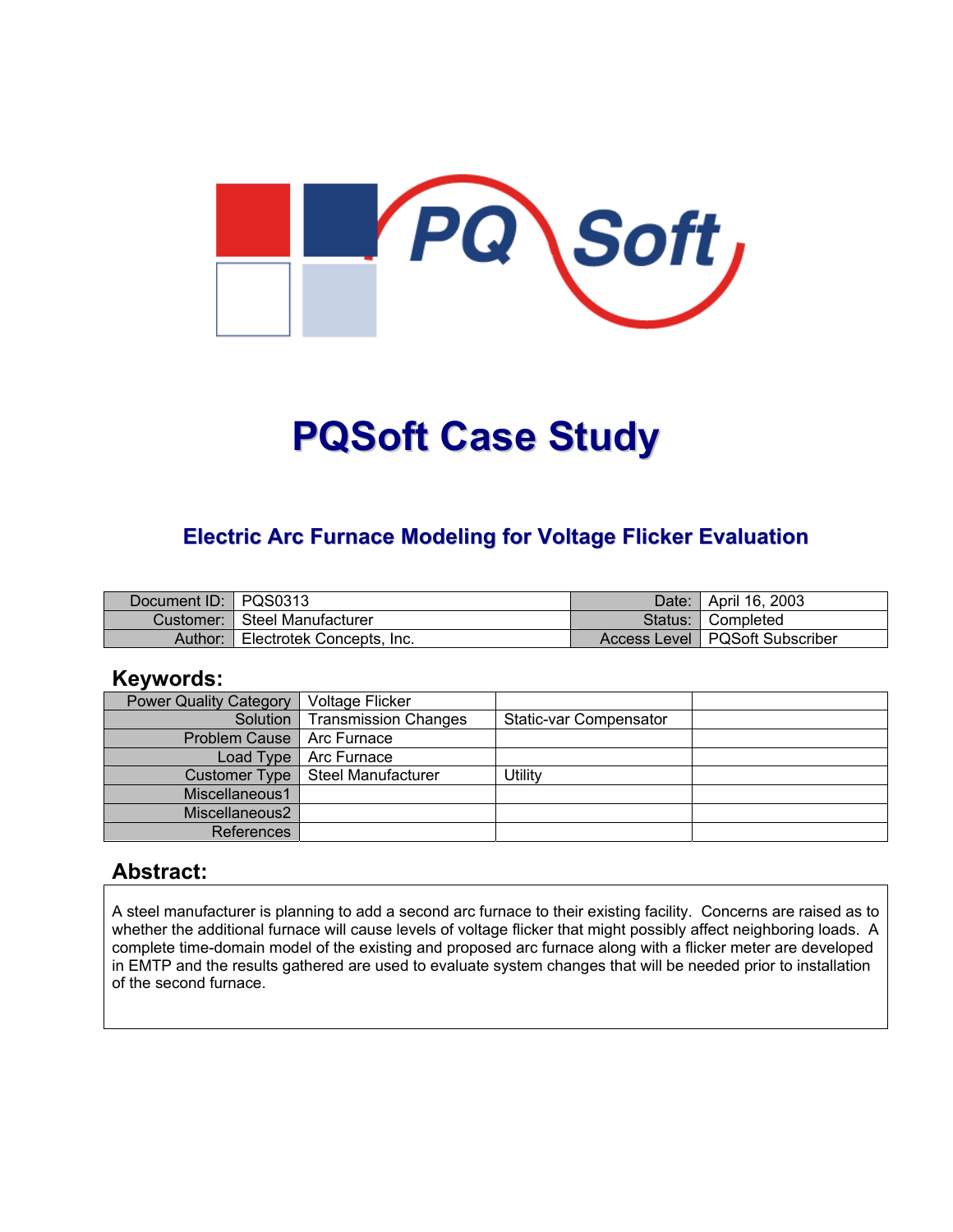# <span id="page-1-0"></span>**TABLE OF CONTENTS**

# **LIST OF FIGURES**

| Figure 11 - Frequency Spectrum of Steel Manufacturer 230kV Instantaneous Voltage Flicker 13 |  |
|---------------------------------------------------------------------------------------------|--|
|                                                                                             |  |
|                                                                                             |  |
|                                                                                             |  |

# **LIST OF TABLES**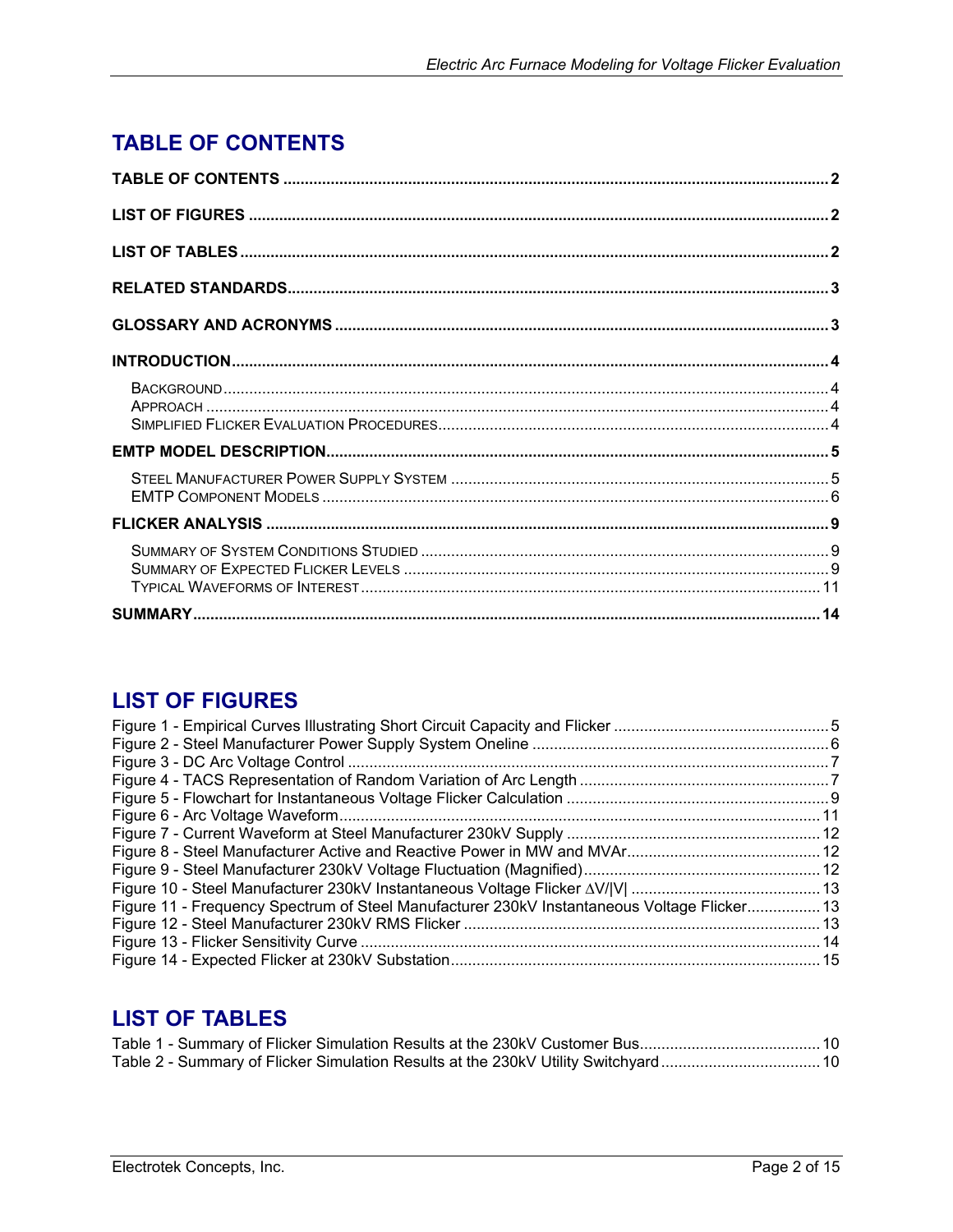# <span id="page-2-0"></span>**RELATED STANDARDS**

IEEE Std. 519, "IEEE Recommended Practices and Requirements for Harmonic Control in Electrical Power Systems."

# **GLOSSARY AND ACRONYMS**

| <b>EMTP</b>            | Electromagnetic Transient Program                               |
|------------------------|-----------------------------------------------------------------|
| <b>PCC</b>             | Point of Common Coupling                                        |
| <b>SVC</b>             | Static-Var Compensator                                          |
| <b>TACS</b>            | <b>Transient Analysis of Control Systems</b>                    |
| <b>TCR</b>             | <b>Thyristor Controlled Rectifier</b>                           |
| <b>THD</b>             | <b>Total Harmonic Distortion</b>                                |
| <b>Voltage Flicker</b> | Observable changes in light as a result of voltage fluctuations |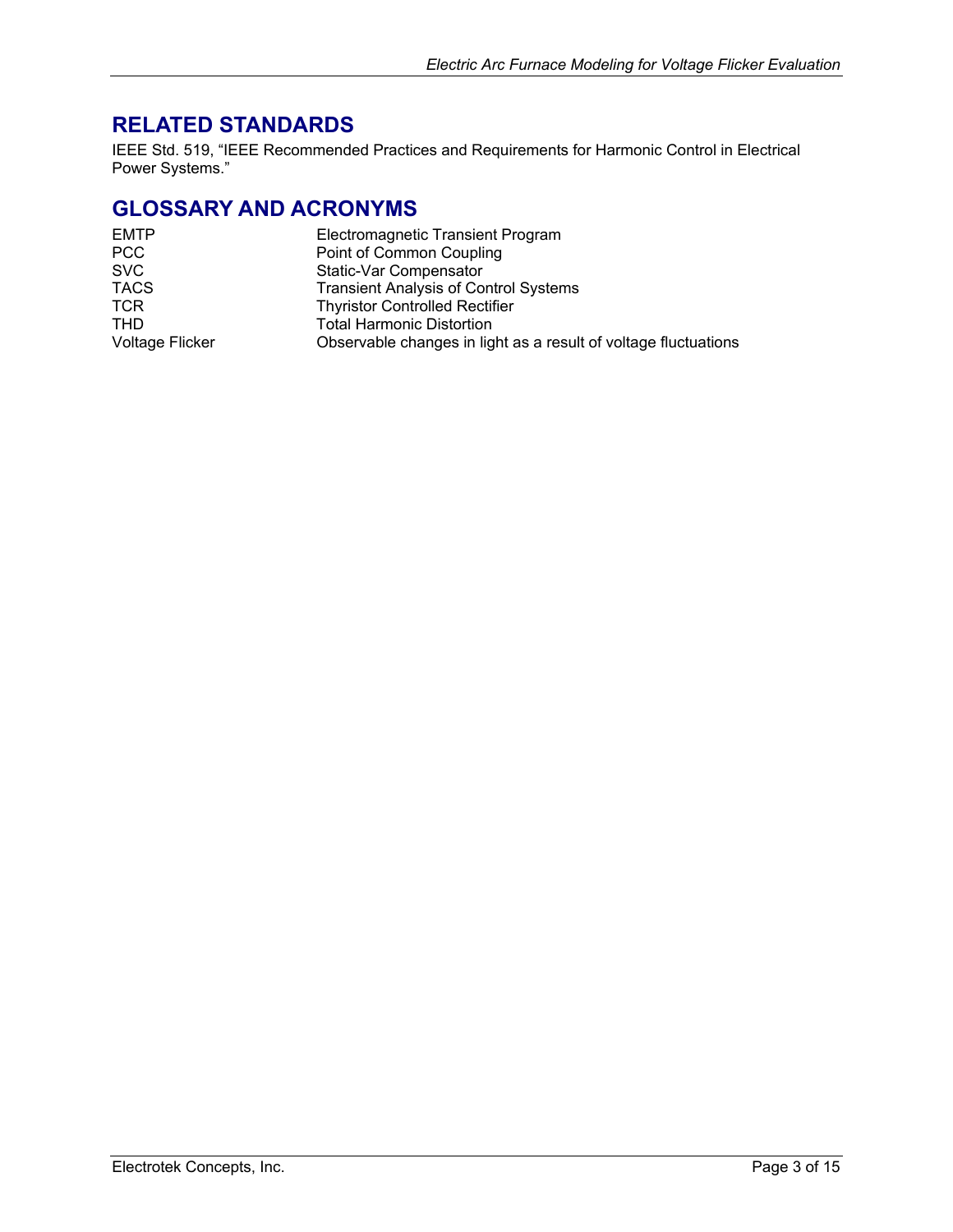# <span id="page-3-0"></span>**INTRODUCTION**

## *Background*

A steel manufacturer has a steel making facility supplied from a 230kV switchyard. This facility currently operates a single arc furnace and a rolling mill. The steel manufacturer plans to start up a second furnace and the utility has agreed to make a number of system changes to improve the supply to the facility. The changes will be made at the 230kV switchyard that supplies the plant.

These changes are needed to meet the 230kV circuit breaker rating limitations and to improve system performance.

The steel manufacturer is fed from the 230kV switchyard through a 2.5 mile 230kV transmission line. Currently, there is one 57 MW ac furnace in operation at the steel mill. However, plans are to start the second 57 MW furnace in the near future. Flicker measurements were performed previously with the stronger system and one furnace in operation. RMS flicker levels were in the range 0.2-0.3%. With both furnaces operating and the reduced short circuit capacity, there is a significant concern that flicker levels could be objectionable for other customers supplied from this part of the transmission system. The study is designed to evaluate expected flicker levels with the planned system configuration and the possibility of both furnaces operating simultaneously.

#### *Approach*

Evaluation of arc furnace flicker requires an accurate representation for the arc furnace loads. The major difficulty in the furnace modeling is to accurately characterize the electric arc. Even in the same stage of a melting cycle, the arcing voltage and the equivalent arc resistance may change significantly, ranging from a momentary open circuit status to a momentary short circuit status. This arcing variation depends closely on the materials to be melted and is highly random in nature. It has been found that this arcing change does not obey any uniform distribution.

In this case study, arc furnace loads are represented using Transient Analysis of Control Systems (TACS) modeling capability of the Electromagnetic Transients Program (EMTP). A variable arc length is characterized using the band limited white noise method. Consequently, the equivalent arc resistance varies continuously as a random function of time. With the incorporated electrode lifting and lowering controls, an average arc voltage and the furnace heating power are controlled by a preset furnace operation voltage.

Electrotek used different bandpass filters and random signal magnitude functions to characterize ac arcing resistance. A trial and error method was used to determine properties of the bandpass filters and magnitude functions for the arc characterization. In this study, the flicker is evaluated against different conditions (system supply strength), with either a single furnace operation or two furnace operation.

In order to perform a sensitivity analysis, an EMTP TACS flicker meter module was developed. This EMTP TACS flicker meter module reads a simulated voltage waveform at a specified system location during each time step of the simulation, performs the flicker calculation, and outputs instantaneous voltage flicker (DV(t)/|V|) as a part of simulation results.

## *Simplified Flicker Evaluation Procedures*

Empirical results from other arc furnace installations can be used as an initial check of possible flicker concerns at the steel manufacturing facility. Figure 1 gives curves developed from a number of different arc furnace measurements around the world. The curves show where flicker is likely to be a problem in terms of the short circuit capacity at the point of common coupling. The curves are only applicable for single furnace operation. However, an equivalent flicker level for multiple furnaces can be estimated using the following relationship: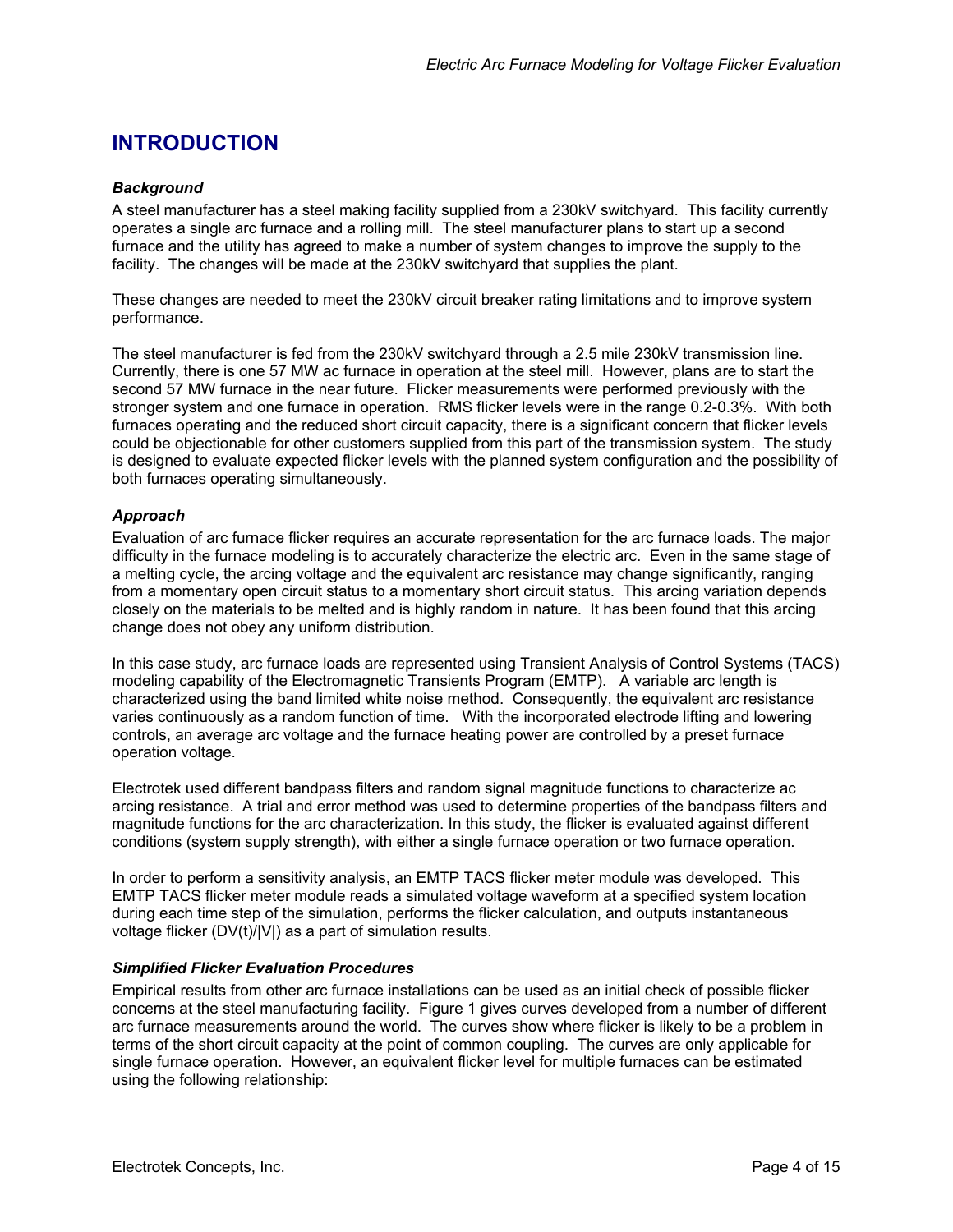$$
Pst_{\text{total}} = \sqrt[\alpha]{\sum_{i} Pst_i^{\alpha}} \quad \text{with} \quad \alpha = 3
$$

<span id="page-4-0"></span> $P_{st}$  is the short term flicker severity output from a flickermeter according to the IEC standards. For two furnaces of the same size, the flicker level with both furnaces operating should be about 26% greater than the flicker level for one furnace.

<span id="page-4-1"></span>

**Figure 1 - Empirical Curves Illustrating Short Circuit Capacity and Flicker** 

Applying the curves of [Figure](#page-4-1) 1 to the steel manufacturing configuration, we can estimate that a single furnace operation (approx. 80 MVA) will become objectionable at a short circuit capacity of about 14000 MVA and may be noticeable with a short circuit capacity as high as 25000 MVA. Previous measurements and actual experience at a short circuit level of 21576 MVA have shown no problem.

With two furnaces (equivalent size of 80x1.4=112 MVA), objectionable flicker can be expected for a short circuit capacity of about 16000 MVA (extrapolation). The expected short circuit capacities at the 230kV switchyard after system modifications will be somewhat less than this value, indicating potential problems.

# **EMTP MODEL DESCRIPTION**

# *Steel Manufacturer Power Supply System*

The steel manufacturer is supplied by the utility system from a 230kV switchyard through a 2.5 mile 230 kV transmission line. The steel mill loads consist mainly of two 57 MW ac arc furnaces and the rolling mill. The power circuit of the steel mill is schematically shown in the oneline diagram given in [Figure 2.](#page-5-1)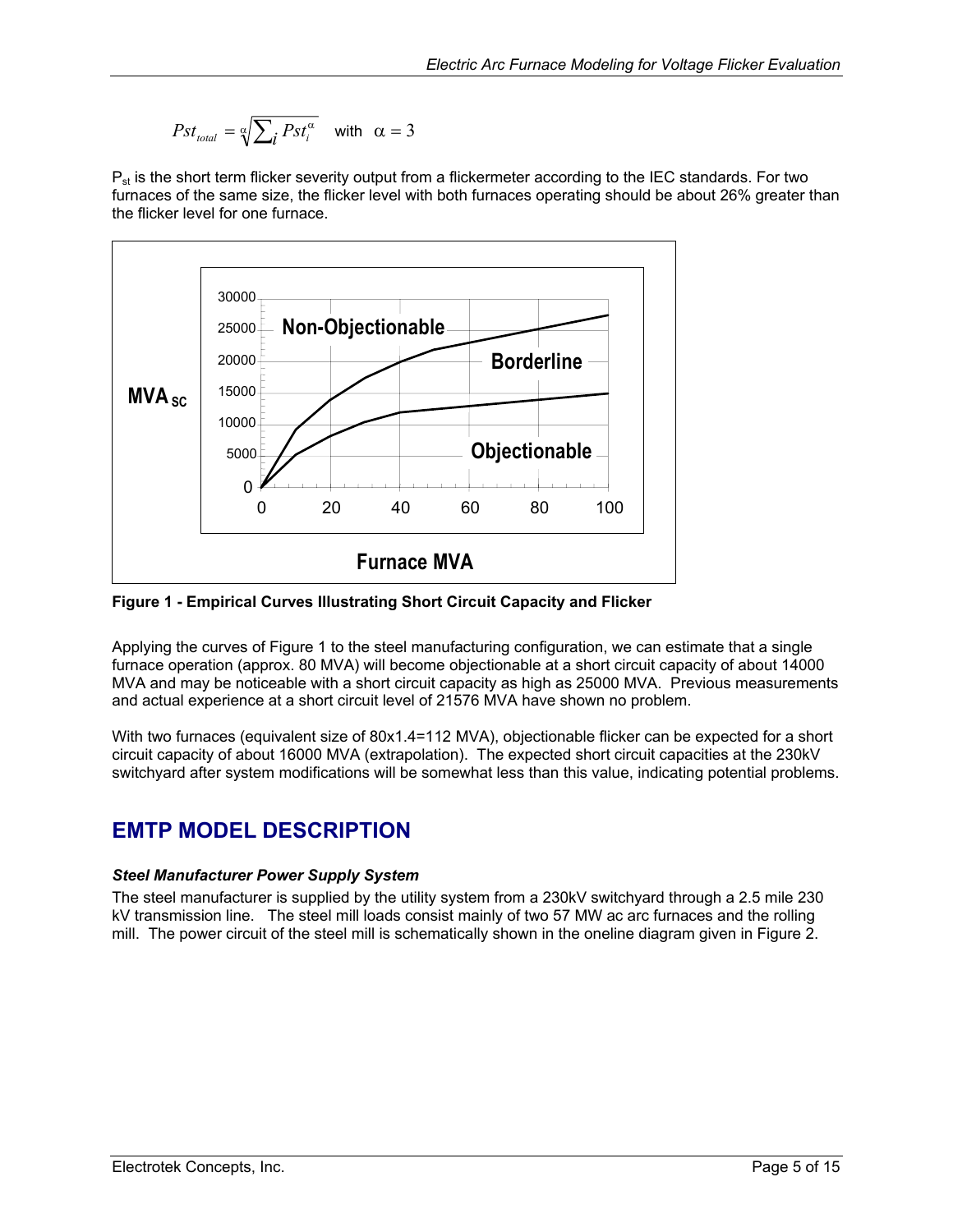<span id="page-5-1"></span><span id="page-5-0"></span>

**Figure 2 - Steel Manufacturer Power Supply System Oneline** 

Two 60 MVA, 230/34.5kV, Delta-Wye, power transformers are used to supply the melt shop that includes two 57 MW ac arc furnaces. Each of these furnaces has its own 60 MVA, 33kV/728-240V, delta-Wye step-down transformer and a 34.5kV, 25 MVAr harmonic filter. The filter is tuned at 171 Hz. The melt shop auxiliary and rolling mill is supplied separately by two 20 MVA, 230/34.5kV transformers with the same winding connections. The major loads of these transformers are SCR-based dc drives supplied at either 500V or 600V. For simplification, these drives are grouped according to their supply voltages and are equivalently represented in the EMTP model by one 6 MW and one 9 MW drive as shown below. The drives are assumed to be operated at 30 degree firing angle. The 4 MVAr and 11 MVAr power factor correction/ harmonic filter units are connected at 34.5kV buses as shown.

## *EMTP Component Models*

Important components of the system model are described in this section. This section focuses on the models for the arc furnaces and the controls, as well as the metering for flicker.

## AC Arc Furnace Model

For an ac arc, three variation rules were applied.

The first cause of variations is associated with the 120 Hz current zero crossings. For a constant arc length, the arc voltage Varc(t) changes with the magnitude of the instantaneous current, Iarc(t). For a positive half cycle of the arc current, the arc voltage can be expressed by:

$$
V_{\text{arc}}(t) = V_{\text{arc}}o + \frac{C}{D + I_{\text{arc}}(t)}
$$

Where

 $V_{\text{arc}}$ o - a constant, unit length arc voltage threshold when iarc(t) increase

C - a constant, in unit of Watts, C=Cp when di/dt >0 and C=Cn when di/dt <0

D - a constant, in unit of Amp, D=Dp when di/dt >0 and D=Dn when di/dt<0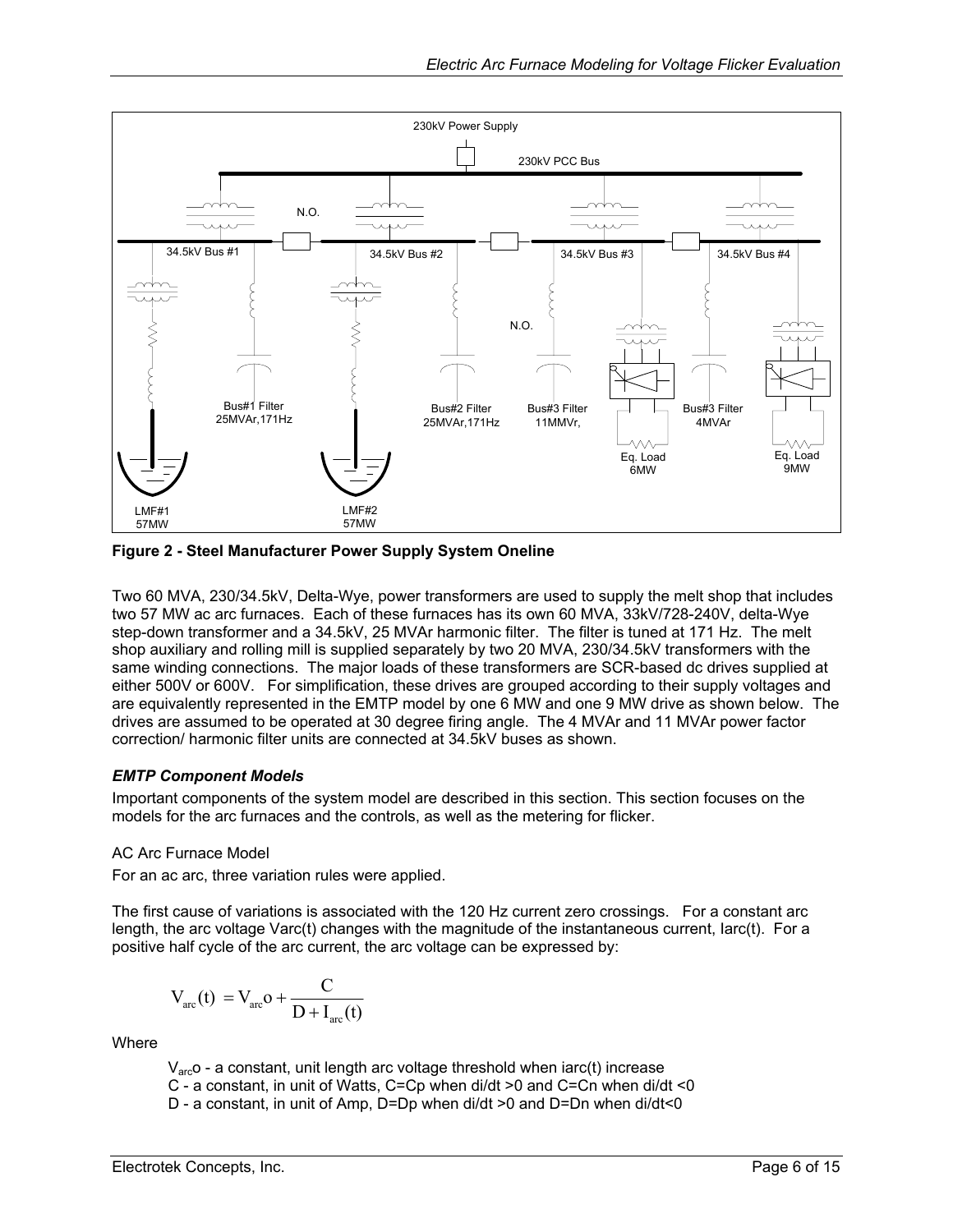<span id="page-6-0"></span>The voltage shape for the negative half cycle is symmetrical to the positive half cycle with respect to the origin. This is a deterministic rule mainly responsible for characteristic harmonic distortion.

The second rule affecting the furnace arc is electrode lifting and lowering control. It is also referred to as electrode voltage regulation. The principle of ac voltage regulation is shown in [Figure 3.](#page-6-1)

<span id="page-6-1"></span>

## **Figure 3 - DC Arc Voltage Control**

With a constant voltage across a unit length of arc, a desired total arc voltage is adjusted by changing the length of the arc. An appropriate operation voltage is obtained by lifting or lowering the movable positive electrode with respect to the fixed negative electrode. As a result, the distance between the tips of the electrodes changes, resulting in a different range of arcing voltage variation. At different melting stages, the furnace heating power is adjusted by changing the arc voltage. With constant supply system impedance, this voltage change results in arc current change and arc power change. A long arc operation tends to give a high operation power factor. A short arc operation results in a low power factor.

The third rule applied is a random time variation of the arc length. For any given ac furnace arc voltage setting and distance between the tips of the electrodes, the actual arc length changes randomly with time. The factors which directly affect this random change include the physical distance between the tip of the electrode and the materials to be melted, characteristics of the materials, status of melting, and many others related to furnace design and operation conditions. As a result, the magnitude of these random changes can be dramatic; ranging from a bolted short circuit to an open circuit.

Based on the results of many studies over several decades, it is now commonly believed that the variations of an electrical arc do not obey any standard distribution rule. Namely, the arc length changes in a completely random fashion. To properly represent such a random arc change, in this study, a bandlimited white noise method is used. The principle of this method is shown in [Figure 4.](#page-6-2)

<span id="page-6-2"></span>

**Figure 4 - TACS Representation of Random Variation of Arc Length**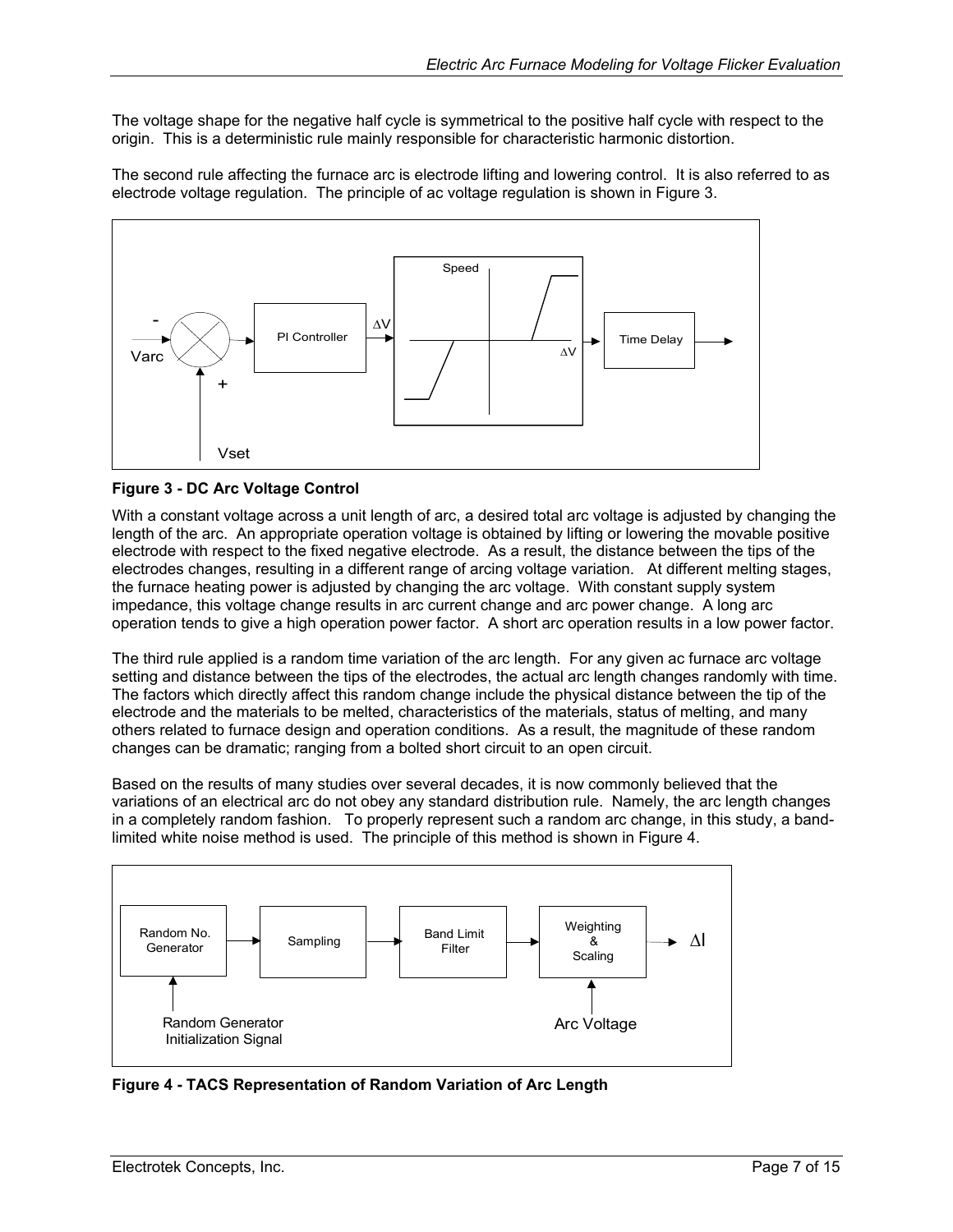The procedure to model the random variation portion of the arc length consists of four steps:

- 1. Generate a random number between 0 and 1 at each simulation time step
- 2. Set up an appropriate sampling scheme so that the time step effects on the generated random signal are removed
- 3. Process the sampled random signal through a bandpass filter so that only signals within a considered frequency range are able to pass to the next processing stage. A typical range of frequencies characteristic of the arc variations is 4 Hz to 14 Hz.
- 4. Apply proper scaling and weighting functions which characterize the different disturbance magnitude at different melting stages. In this stage, a preset dc arc voltage is used as an input to the weighting function.

The effective arc length obtained through this procedure can be expressed by

 $L=L_0^*(1-\Delta L)$ 

where

 $L<sub>o</sub>$  is the desired arc length calculated by the electrode regulation control logic for a given dc voltage setting value.

With all the above factors considered, the arc voltage can be structured as

Va=kVao(Ia)

where

Vao is the arc voltage corresponding to the reference length, Lo. Coefficient k is the ratio of the threshold arc voltage corresponding to a length L, Vat(L), to that relevant to the reference length, Vat(Lo).

Since the relationship between threshold voltage and arc length can be expressed as

Vat=A+B\*L

then, k is given by

k=Vat(L)/Vat(Lo)=(A+B\*L)/(A+B\*Lo)

where

L is the arc length in cm, A is a constant taking into account the sum of anode and cathode voltage drops (40 volts), and B represents the voltage drop per unit arc length (10 volts/cm).

With the random nature included, k is

 $k(t) = (A+B^*L(t))/(A+B^*Lo(t)) = 1-B^*r(t)^*Lo(t)/(A+B^*Lo(t))$ 

where

r(t) is a random number generated at time=t with magnitude ranging from 0 to 1

These furnace characteristics are implemented in EMTP TACS.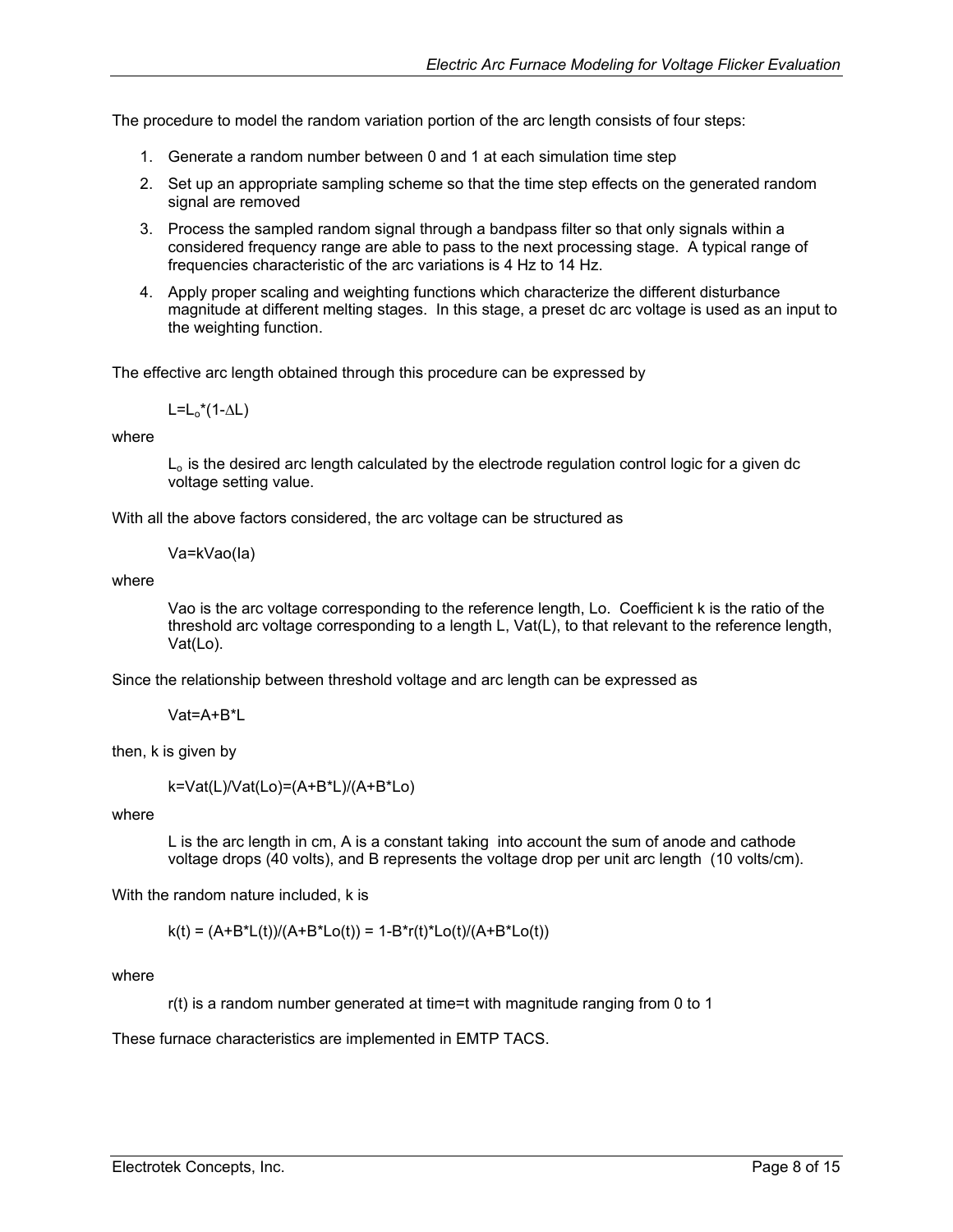### <span id="page-8-0"></span>Power Meter Module

The power meter module is developed to read out active power, reactive power, apparent power, along with displacement and true power factor directly at a desired monitoring location of the simulated system. The metering module is for a 60 Hz system. Single phase circuit quantities are calculated first. Three phase quantities are obtained by taking an average of the three phases.

#### Flicker Meter Module

A voltage flicker calculation module was developed for this study using EMTP TACS capabilities. The method used to separate voltage flicker from its 60 Hz carrier voltage is outlined in Section 6 of the CEA research Report: "Contract NO 042 T 178, Analysis of Flicker from Arc Furnaces." This reported study was completed in 1983 by Ontario Hydro. In this report, instantaneous voltage flicker is obtained through a signal processing procedure of four steps:

- 1. Voltage signal full-wave rectification
- 2. 120 Hz notch filter
- 3. 30 Hz low-pass filter
- 4. DC voltage buckoff

In the module developed for this study, a minor modification on this procedure was made. As a result, the actual signal processing is illustrated in [Figure 5.](#page-8-1)

<span id="page-8-1"></span>

**Figure 5 - Flowchart for Instantaneous Voltage Flicker Calculation** 

# **FLICKER ANALYSIS**

## *Summary of System Conditions Studied*

Simulations were performed for a variety of different system conditions and furnace operating conditions. The objective is to evaluate the range of flicker variations that are likely and the sensitivity of these variations to the possible system configurations and the arc furnace operation.

There were three different power supply alternatives simulated. The various system conditions in combination with the possible arc furnace operating conditions resulted in twelve cases for the study (3 system options times two source strengths defining the range for each option times two different furnace operating conditions).

## *Summary of Expected Flicker Levels*

Summaries of the cases are provided in [Table 1](#page-9-1) and [Table 2.](#page-9-2) These tables include the maximum magnitudes of the instantaneous flicker, using the ∆V/V (peak) and rms flicker calculation methods. Previous measurements at the steel manufacturing facility (without the new line) showed un-weighted rms flicker levels in the range 0.25-0.30 %. The results in [Table](#page-9-2) 2 show good agreement with these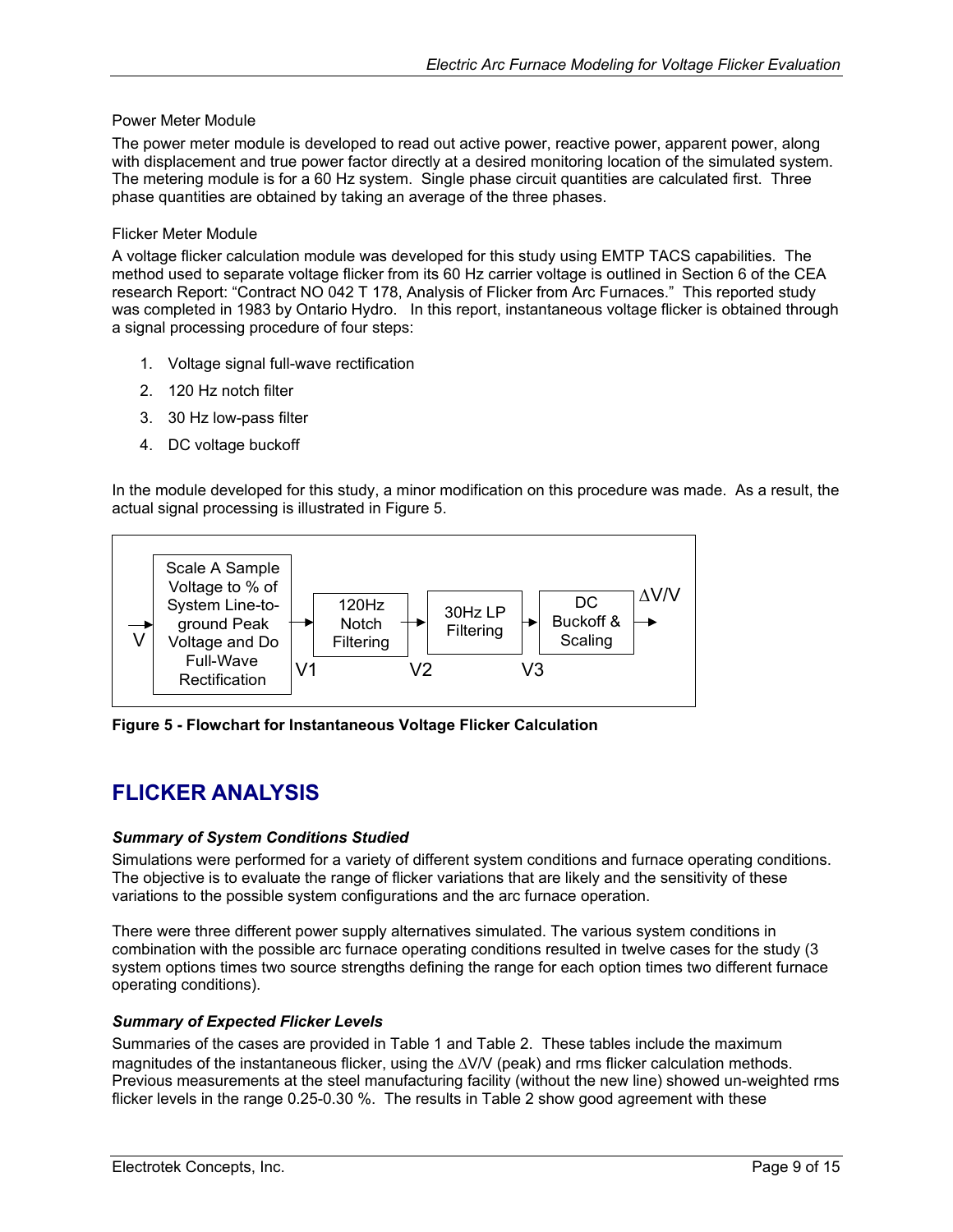<span id="page-9-0"></span>measurement results. The simulations include a 2-second window with arc variations designed to represent the worst part of the melt cycle. Therefore, the cases with two arc furnaces operating simultaneously are actually simulating two furnaces operating in the initial melt period when the arc is the most unstable.

The percentage values given in the summary tables for the ∆V/V values are in percent of the peak line-toground voltage. That is, they represent the maximum deviation in the fluctuation divided by the nominal peak line-to-ground voltage. The unweighted rms values are based on a 30 Hz reference frequency and are rms values expressed in percent of the nominal rms line-to-ground voltage. The rms calculation is based on a sliding window with a period equal to about 33 msec over the two seconds of the voltage fluctuation waveform. The maximum rms value over this time period is presented in the tables.

|                        | One Furnace     |                              |                                  | Two Furnaces    |                              |                                  |
|------------------------|-----------------|------------------------------|----------------------------------|-----------------|------------------------------|----------------------------------|
| Available<br>Fault MVA | Case            | $\Delta V(t)/ V $<br>$(\% )$ | Unweighted<br><b>RMS Flicker</b> | Case            | $\Delta V(t)/ V $<br>$(\% )$ | Unweighted<br><b>RMS Flicker</b> |
| 21576                  | 1F <sub>3</sub> | 0.39                         | 0.45                             | 2F <sub>3</sub> | 0.60                         | 0.72                             |
| 18015                  | 1F4             | 0.43                         | 0.48                             | 2F <sub>4</sub> | 0.65                         | 0.78                             |
| 15664                  | 1F <sub>5</sub> | 0.46                         | 0.53                             | 2F <sub>5</sub> | 0.75                         | 0.94                             |
| 13568                  | 1F1             | 0.50                         | 0.60                             | 2F1             | 0.75                         | 0.92                             |
| 12203                  | 1F6             | 0.53                         | 0.63                             | 2F <sub>6</sub> | 0.81                         | 0.98                             |
| 10196                  | 1F <sub>2</sub> | 0.60                         | 0.70                             | 2F2             | 0.93                         | 1.14                             |

<span id="page-9-1"></span>**Table 1 - Summary of Flicker Simulation Results at the 230kV Customer Bus** 

<span id="page-9-2"></span>

|  | Table 2 - Summary of Flicker Simulation Results at the 230kV Utility Switchyard |
|--|---------------------------------------------------------------------------------|
|--|---------------------------------------------------------------------------------|

|                        | One Furnace     |                              |                                  | <b>Two Furnaces</b> |                           |                                  |
|------------------------|-----------------|------------------------------|----------------------------------|---------------------|---------------------------|----------------------------------|
| Available<br>Fault MVA | Case            | $\Delta V(t)/ V $<br>$(\% )$ | Unweighted<br><b>RMS Flicker</b> | Case                | $\Delta V(t)/ V $<br>(% ) | Unweighted<br><b>RMS Flicker</b> |
| 21576                  | 1F <sub>3</sub> | 0.28                         | 0.28                             | 2F <sub>3</sub>     | 0.36                      | 0.43                             |
| 18015                  | 1F4             | 0.26                         | 0.29                             | 2F <sub>4</sub>     | 0.41                      | 0.49                             |
| 15664                  | 1F <sub>5</sub> | 0.30                         | 0.33                             | 2F <sub>5</sub>     | 0.47                      | 0.57                             |
| 13568                  | 1F1             | 0.35                         | 0.39                             | 2F1                 | 0.60                      | 0.75                             |
| 12203                  | 1F6             | 0.38                         | 0.43                             | 2F <sub>6</sub>     | 0.68                      | 0.75                             |
| 10196                  | 1F <sub>2</sub> | 0.45                         | 0.52                             | 2F2                 | 0.76                      | 0.92                             |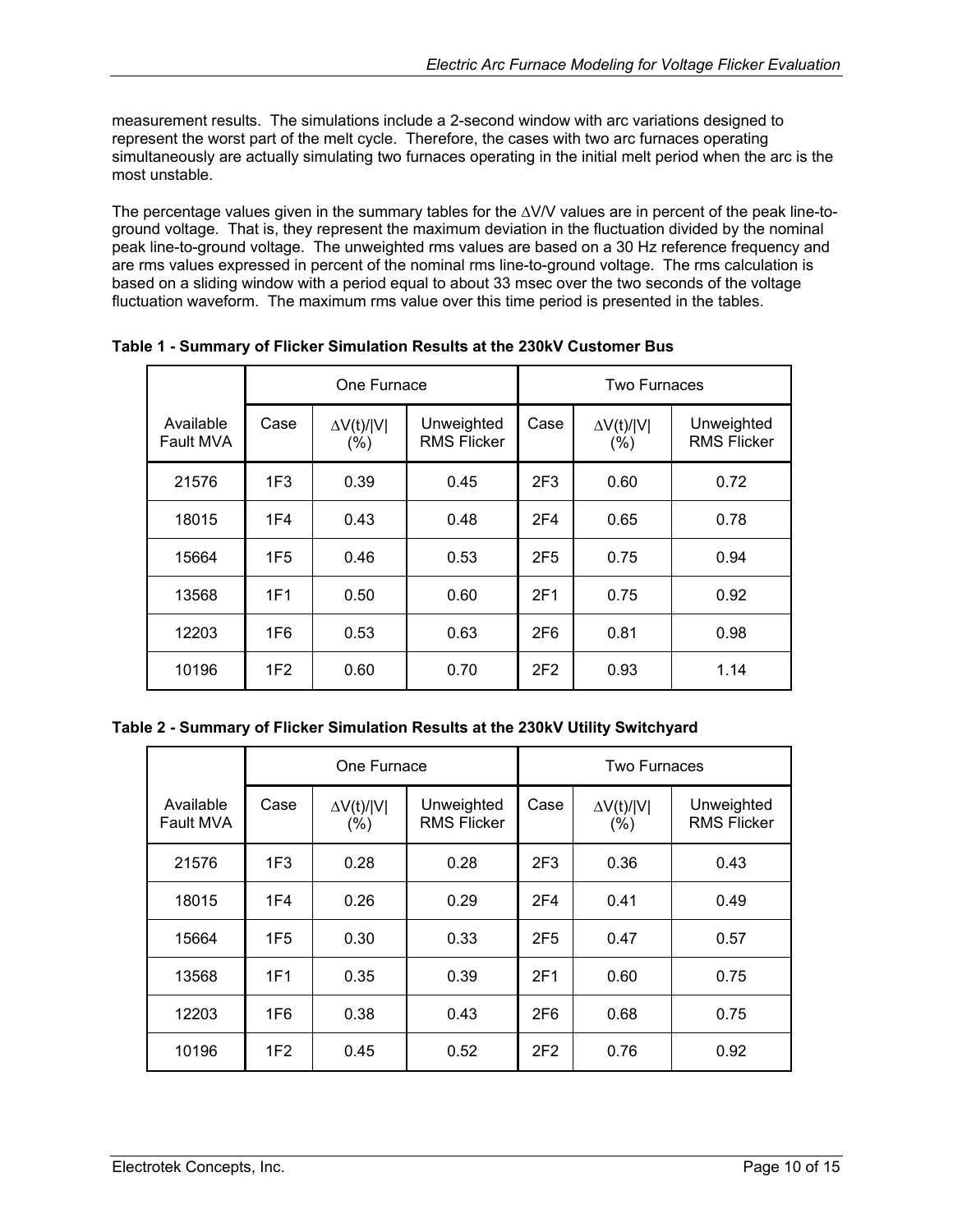<span id="page-10-0"></span>With primary components in the range 1-10 Hz, a flicker level less than 0.5% is generally considered to be acceptable. The results at the 230kV switchyard indicate that flicker levels are acceptable for one furnace operation almost all the way down to the worst case short circuit level simulated. The flicker levels are higher at the steel manufacturer's 230kV bus but there are no other customers supplied from this point at the present time.

For two-furnace operation, the worst case rms flicker levels are acceptable as long as the short circuit level at the 230kV switchyard is about 16000 MVA. Lower short circuit capacities at the 230kV switchyard could result in objectionable flicker levels for worst case furnace operating conditions (two furnaces in the initial bore down period of the melt).

The increase in flicker levels due to the second furnace ranged from 50-70%. This is somewhat higher than the 40% often quoted but this is probably due to the conservative nature of these cases where worst case conditions are simulated for both furnaces at the same time. This comparison is based on the ratio of maximum values for the 2-second period. A comparison of the average values over the same period will give less conservative results.

## *Typical Waveforms of Interest*

This section provides example waveforms of Case 1F3 illustrating the simulations and the results.

A few observations are worth noting from these waveforms.

- 1. The instantaneous and rms flicker plots show significant variations. The maximum value can be significantly higher than a value averaged over a 1 or 2 second period. The maximum flicker values have been used for evaluation in this study. This should be considered a conservative approach.
- 2. The frequency spectrum of the flicker is concentrated in the range 1-12 Hz but it is difficult to pick out a dominant frequency. This means that the simplified calculation approaches for sine waves and square waves cannot be applied at all for these waveforms. The concentration below 12 Hz is typical of arc furnace variations without a static var system. These variations are in the range that has the most potential to cause complaints.
- 3. The frequency spectrum of the flicker shifts somewhat with two furnaces operating. In this case, the dominant components are in the range 8-12 Hz, rather than the 1-5 Hz range for one furnace. However, this is still in the range that can cause problems.



**Figure 6 - Arc Voltage Waveform**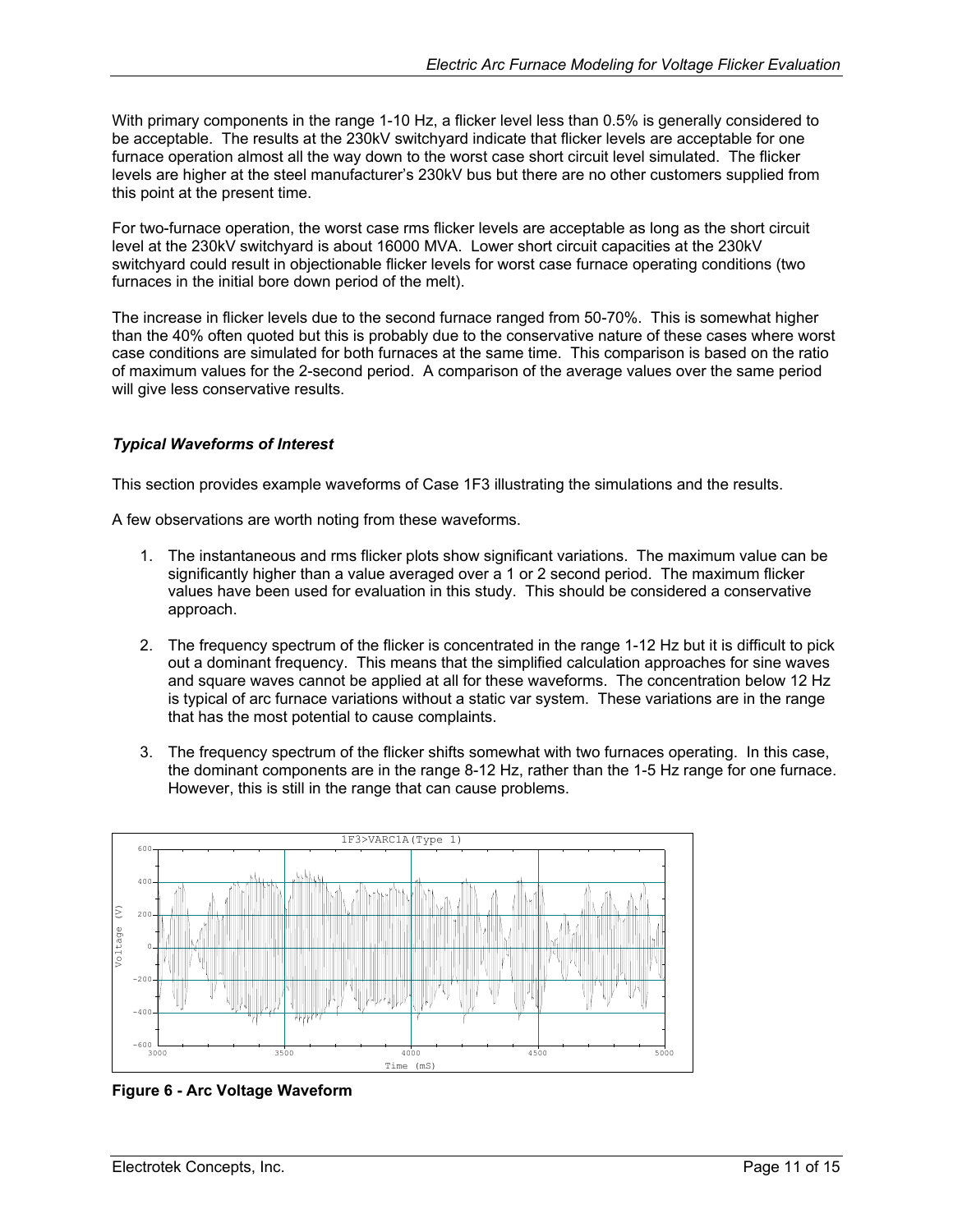<span id="page-11-0"></span>

**Figure 7 - Current Waveform at Steel Manufacturer 230kV Supply**



**Figure 8 - Steel Manufacturer Active and Reactive Power in MW and MVAr** 



**Figure 9 - Steel Manufacturer 230kV Voltage Fluctuation (Magnified)**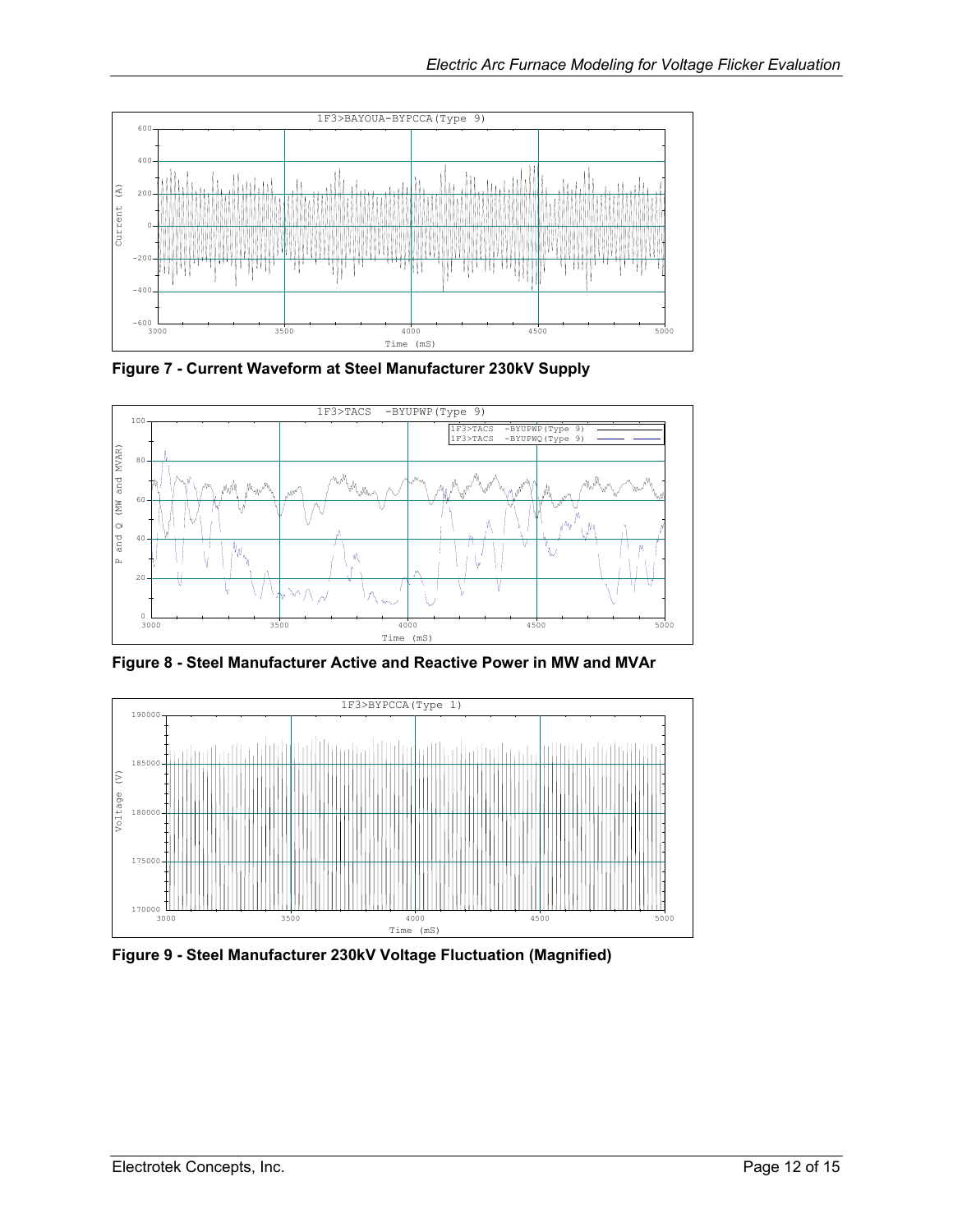<span id="page-12-0"></span>

**Figure 10 - Steel Manufacturer 230kV Instantaneous Voltage Flicker** ∆**V/|V|**  *[in 1000 times Percentage Value]* 



**Figure 11 - Frequency Spectrum of Steel Manufacturer 230kV Instantaneous Voltage Flicker** 



**Figure 12 - Steel Manufacturer 230kV RMS Flicker**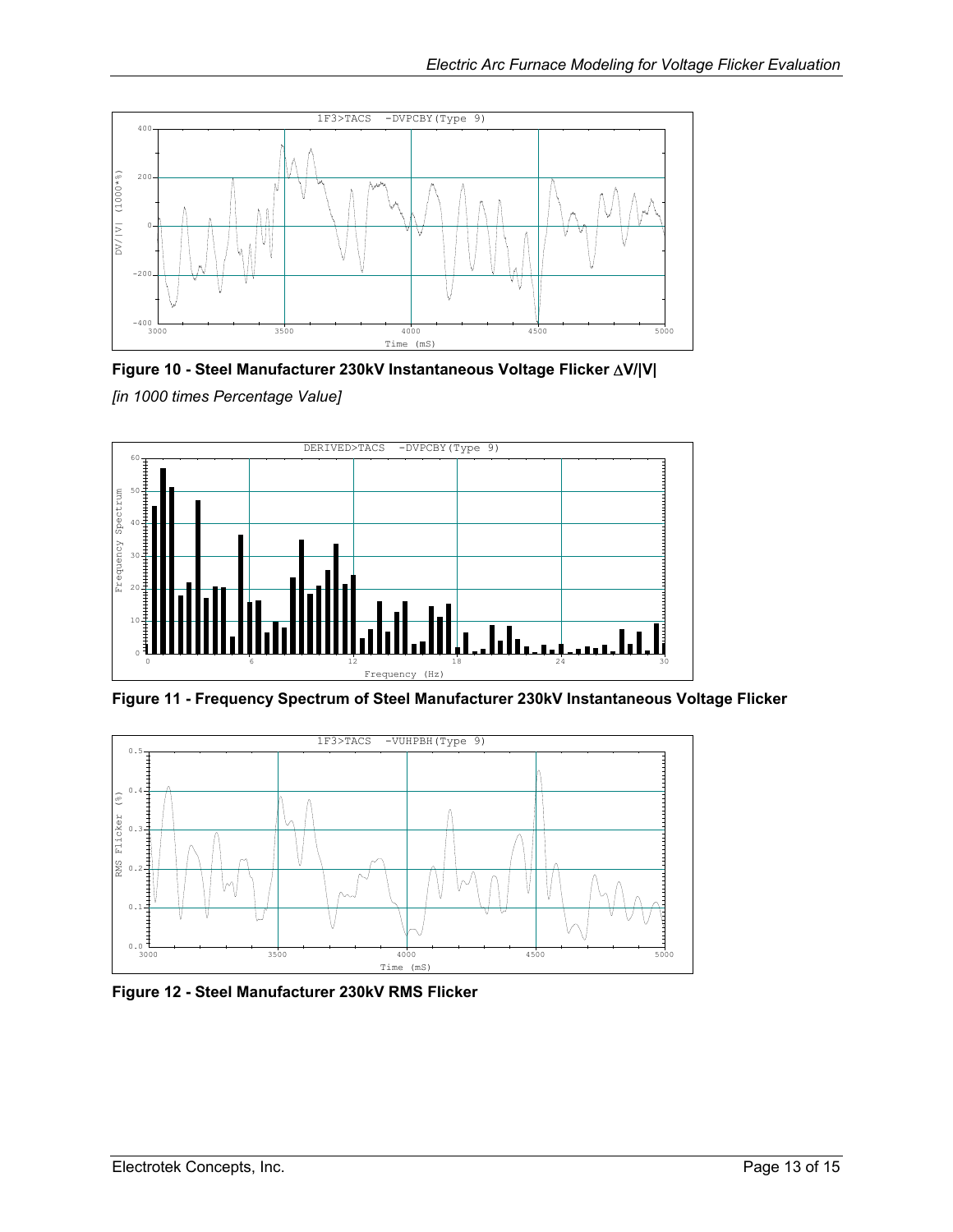# <span id="page-13-0"></span>**SUMMARY**

An EMTP-based arc furnace model was developed for evaluation of flicker concerns associated with supplying a steel manufacturer as they go to two furnace operation and as system changes are implemented that will affect the short circuit capacity at the 230kV substation supplying the plant. The model includes a dynamic arc representation which is designed to be characteristic of the most dynamic stages of the arc furnace melting cycle (worst flicker conditions). The flicker calculations with this model were found to have excellent agreement with previous flicker measurements with one furnace operating and a short circuit capacity of 21576 MVA at the substation. Flicker simulations were then performed to evaluate a variety of different possible system strengths with both one and two furnace operation.

The primary flicker measure used for this study is the unweighted rms value of the fluctuation envelope, expressed as a percentage of the rms line-to-ground voltage magnitude. It is desirable to keep this unweighted rms flicker level below 0.5% based on the fact that arc furnace fluctuations are usually in the most sensitive region defined on the flicker curve.



## **Figure 13 - Flicker Sensitivity Curve**

*(shows supply voltage variations,* ∆*V, in percent and the rate of their occurrence).* 

TheFigure 14 shows the variations of the unweighted rms flicker with the short circuit capacity at the utility substation for both one and two furnace operation. Flicker should not be a problem at the substation for one furnace operation all the way down to the minimum short circuit capacity possible (10196 MVA). However, with two furnaces operating simultaneously in the most dynamic portion of the melt cycle, flicker levels can be expected to increase substantially. It should be noted that these should be considered worst case flicker levels, such as the level that will not be exceeded more than 0.1% of the time.